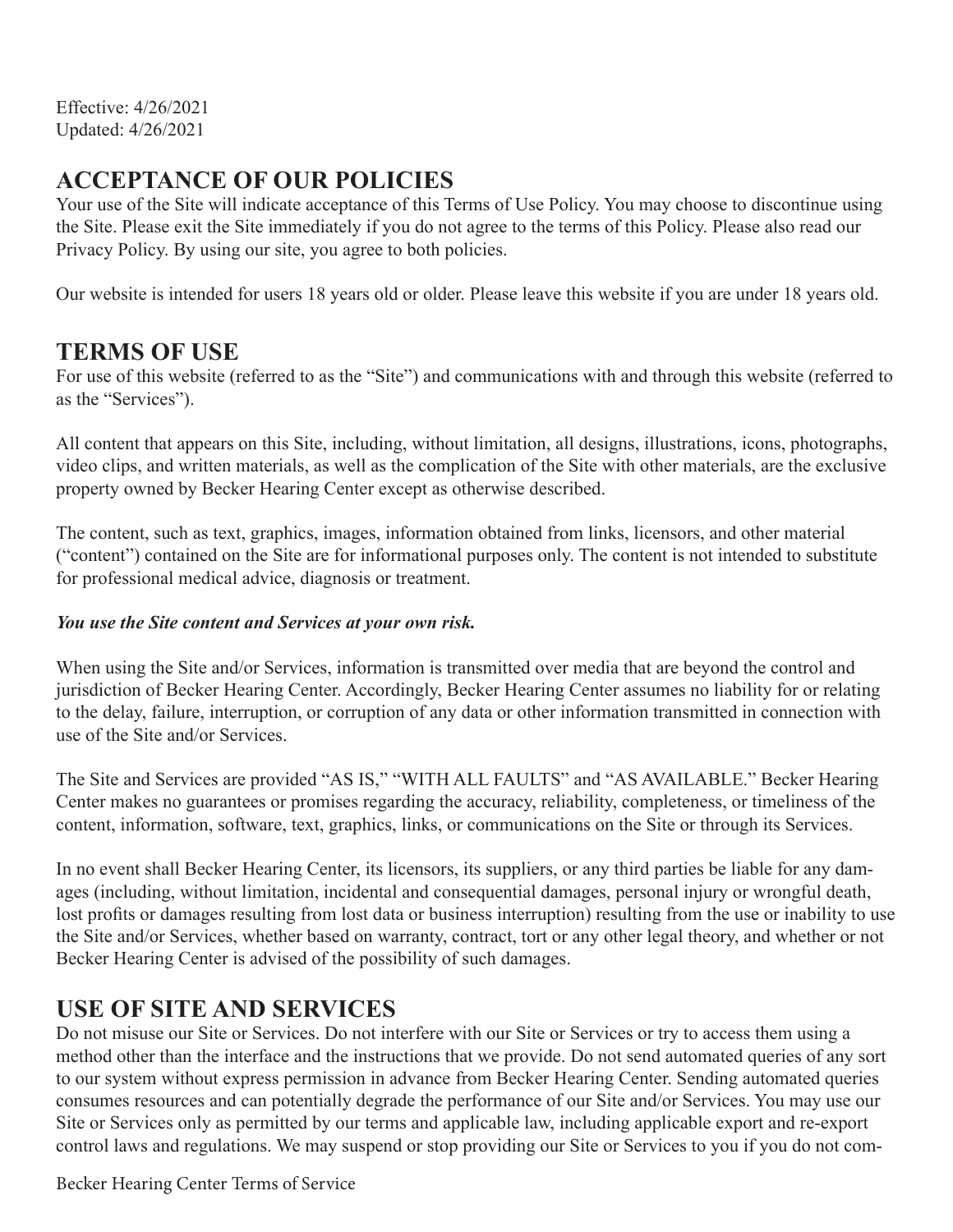ply with our terms or policies or if we are investigating suspected misconduct. Becker Hearing Center reserves the right to avail itself to applicable Federal, local, and international laws when necessary to protect its interests and rights.

# **USE OF CONTENT**

In many cases, it's not necessary to contact us for permission to use our content. Please read the following guidelines. For questions or reprint situations not covered here, please visit our Privacy Policy or contact Becker Hearing Center at https://www.beckerhearing.com.

# **ADVERTISEMENTS AND LINKS TO OTHER SITES**

Becker Hearing Center does not endorse the content on any third-party websites. Becker Hearing Center cannot be and is not responsible for the content of linked third-party sites, sites framed within the Site or third-party advertisements, and does not make any representations regarding their content or accuracy. Use of third-party websites is at your own risk and subject to the terms and conditions of use for such sites.

#### **INTERPRETATION**

This Agreement shall not be construed against either Party as the author or drafter of the Agreement.

The headings within this Agreement are not to be used as an aid in interpretation and are purely for convenience.

# **ASSIGNMENT**

We may freely assign these Terms and all of the policies and other documents incorporated or referenced, including all rights, licenses, data, and obligations under it or them, in whole or in part, and without notice, for any reason, including for the purpose of internal restructuring.

# **WAIVER**

Our failure to exercise or enforce any right or provision of these Terms will not constitute a waiver or such right or provision.

#### **SEVERABILITY**

Should any provision of this Agreement be declared or determined by any court to be illegal or invalid, the validity of the remaining parts, terms, or provisions shall not be affected thereby and said illegal or invalid part, term, or provision shall be deemed not to be a part of this Agreement.

# **BINDING ARBITRATION AGREEMENT**

THE PARTIES TO THIS AGREEMENT WILL SUBMIT ALL DISPUTES ARISING UNDER THIS AGREE-MENT TO ARBITRATION IN NEW JERSEY BEFORE A SINGLE ARBITRATOR OF THE AMERICAN ARBITRATION ASSOCIATION. THE ARBITRATOR SHALL BE AN ATTORNEY ADMITTED TO PRAC-TICE NEW JERSEY LAW. NO PARTY TO THIS AGREEMENT WILL CHALLENGE THE JURISDICTION OR VENUE PROVISIONS AS PROVIDED IN THIS SECTION. NOTHING CONTAINED HEREIN SHALL PREVENT EITHER PARTY FROM OBTAINING AN INJUNCTION.

# **CLASS ACTION WAIVER**

Becker Hearing Center Terms of Service